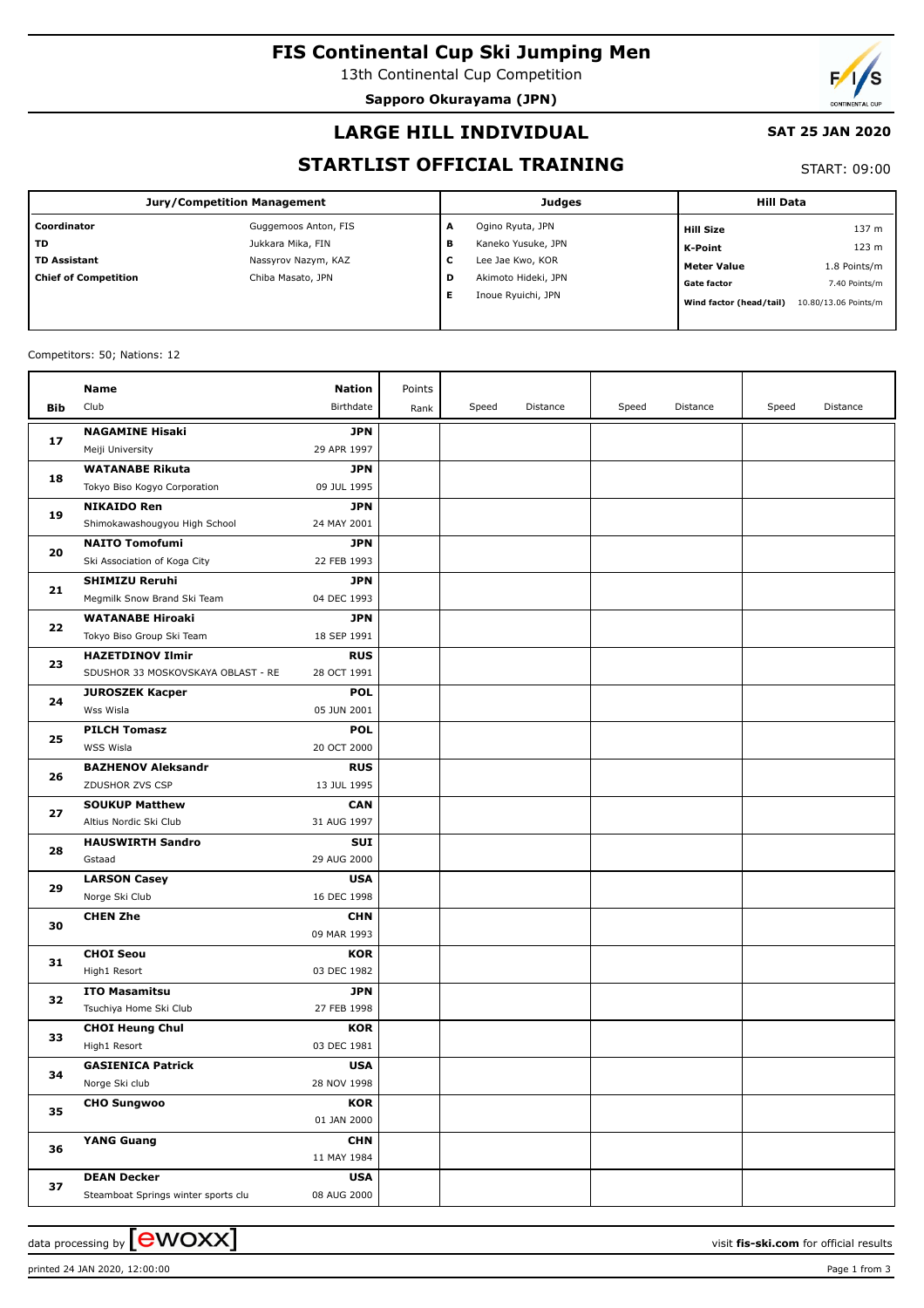# **FIS Continental Cup Ski Jumping Men**

13th Continental Cup Competition

**Sapporo Okurayama (JPN)**



### **LARGE HILL INDIVIDUAL**

#### **SAT 25 JAN 2020**

## **STARTLIST OFFICIAL TRAINING**

 $STAPT: 09:00$ 

|     |                                                                              |            |       |                 |       |          |       | <b>JIANI.</b> UJ.UU |
|-----|------------------------------------------------------------------------------|------------|-------|-----------------|-------|----------|-------|---------------------|
|     | <b>Name</b><br>Nation                                                        | Points     |       |                 |       |          |       |                     |
| Bib | Club<br>Birthdate                                                            | Rank       | Speed | <b>Distance</b> | Speed | Distance | Speed | Distance            |
|     | <b>HU Jingtao</b><br><b>CHN</b>                                              |            |       |                 |       |          |       |                     |
| 38  | 02 NOV 2001                                                                  |            |       |                 |       |          |       |                     |
| 39  | <b>WINTER Paul</b><br><b>GER</b>                                             | 15         |       |                 |       |          |       |                     |
|     | SC Willingen<br>05 OCT 1997                                                  | 55.        |       |                 |       |          |       |                     |
| 40  | <b>SCHULER Andreas</b><br><b>SUI</b>                                         | 18         |       |                 |       |          |       |                     |
|     | Einsiedeln<br>30 DEC 1995                                                    | 51.        |       |                 |       |          |       |                     |
| 41  | <b>KASAI Noriaki</b><br>JPN                                                  | 36         |       |                 |       |          |       |                     |
|     | Tsuchiya Home Ski Team<br>06 JUN 1972                                        | 40.        |       |                 |       |          |       |                     |
| 42  | <b>TOCHIMOTO Shohei</b><br>JPN<br>Megmilk Snow Brand Ski Team<br>21 DEC 1989 | 43<br>37.  |       |                 |       |          |       |                     |
|     | <b>WASEK Pawel</b><br><b>POL</b>                                             | 45         |       |                 |       |          |       |                     |
| 43  | WSS Wisla<br>02 JUN 1999                                                     | 36.        |       |                 |       |          |       |                     |
|     | <b>MAERKL Kilian</b><br><b>GER</b>                                           | 46         |       |                 |       |          |       |                     |
| 44  | Sc Partenkirchen<br>10 APR 2000                                              | 35.        |       |                 |       |          |       |                     |
|     | <b>ITO Kenshiro</b><br>JPN                                                   | 47         |       |                 |       |          |       |                     |
| 45  | Megmilk Snow Brand Ski Team<br>08 JAN 1990                                   | 34.        |       |                 |       |          |       |                     |
|     | <b>MYHREN Mats Bjerke</b><br><b>NOR</b>                                      | 52         |       |                 |       |          |       |                     |
| 46  | Soere Aal<br>23 SEP 1997                                                     | 33.        |       |                 |       |          |       |                     |
| 47  | <b>RESINGER Peter</b><br><b>AUT</b>                                          | 65         |       |                 |       |          |       |                     |
|     | SV Schwarzach<br>28 JUN 2000                                                 | 31.        |       |                 |       |          |       |                     |
| 48  | <b>SELL Adrian</b><br><b>GER</b>                                             | 67         |       |                 |       |          |       |                     |
|     | Sv Messstetten<br>28 APR 1998                                                | 29.        |       |                 |       |          |       |                     |
| 49  | <b>RAIMUND Philipp</b><br><b>GER</b><br>Sc Oberstdorf<br>23 JUN 2000         | 71         |       |                 |       |          |       |                     |
|     | <b>MURANKA Klemens</b><br><b>POL</b>                                         | 27.<br>74  |       |                 |       |          |       |                     |
| 50  | TS Wisla Zakopane<br>31 AUG 1994                                             | 25.        |       |                 |       |          |       |                     |
|     | <b>TEPES Jurij</b><br><b>SLO</b>                                             | 79         |       |                 |       |          |       |                     |
| 51  | SD Dolomiti<br>14 FEB 1989                                                   | 22.        |       |                 |       |          |       |                     |
|     | <b>SEMENIC Anze</b><br><b>SLO</b>                                            | 84         |       |                 |       |          |       |                     |
| 52  | <b>NSK TRZIC FMG</b><br>01 AUG 1993                                          | 21.        |       |                 |       |          |       |                     |
| 53  | <b>ROTH Luca</b><br><b>GER</b>                                               | 92         |       |                 |       |          |       |                     |
|     | Sv Messstetten<br>14 APR 2000                                                | 20.        |       |                 |       |          |       |                     |
| 54  | <b>GRANERUD Halvor Egner</b><br><b>NOR</b>                                   | 96         |       |                 |       |          |       |                     |
|     | Asker Skiklubb<br>29 MAY 1996                                                | 18.        |       |                 |       |          |       |                     |
| 55  | <b>PAVLOVCIC Bor</b><br><b>SLO</b>                                           | 106        |       |                 |       |          |       |                     |
|     | Nd Ratece planica<br>27 JUN 1998<br><b>WOHLGENANNT Ulrich</b><br><b>AUT</b>  | 17.<br>117 |       |                 |       |          |       |                     |
| 56  | SK Kehlegg-Vorarlberg<br>01 AUG 1994                                         | 16.        |       |                 |       |          |       |                     |
|     | <b>HAMANN Martin</b><br><b>GER</b>                                           | 135        |       |                 |       |          |       |                     |
| 57  | SG Nickelhuette Aue<br>10 APR 1997                                           | 13.        |       |                 |       |          |       |                     |
|     | <b>IWASA Yuken</b><br><b>JPN</b>                                             | 147        |       |                 |       |          |       |                     |
| 58  | Tokyo Biso Group Ski Team<br>02 JUL 1999                                     | 11.        |       |                 |       |          |       |                     |
|     | <b>HAARE Anders</b><br><b>NOR</b>                                            | 147        |       |                 |       |          |       |                     |
| 59  | Vikersund IF<br>07 DEC 1999                                                  | 11.        |       |                 |       |          |       |                     |
| 60  | <b>SCHIFFNER Markus</b><br><b>AUT</b>                                        | 194        |       |                 |       |          |       |                     |
|     | UVB Hinzenbach-Oberoesterreich<br>05 JUN 1992                                | 8.         |       |                 |       |          |       |                     |
| 61  | <b>JELAR Ziga</b><br><b>SLO</b>                                              | 195        |       |                 |       |          |       |                     |
|     | Sk Triglav kranj<br>22 OCT 1997                                              | 7.         |       |                 |       |          |       |                     |
| 62  | <b>RINGEN Sondre</b><br><b>NOR</b><br>Baekkelagets SK<br>09 OCT 1996         | 263<br>6.  |       |                 |       |          |       |                     |
|     | <b>AIGNER Clemens</b><br><b>AUT</b>                                          | 358        |       |                 |       |          |       |                     |
| 63  | SV Innsbruck-Bergisel-Tirol<br>02 FEB 1993                                   | 4.         |       |                 |       |          |       |                     |
|     |                                                                              |            |       |                 |       |          |       |                     |

data processing by **CWOXX**  $\blacksquare$